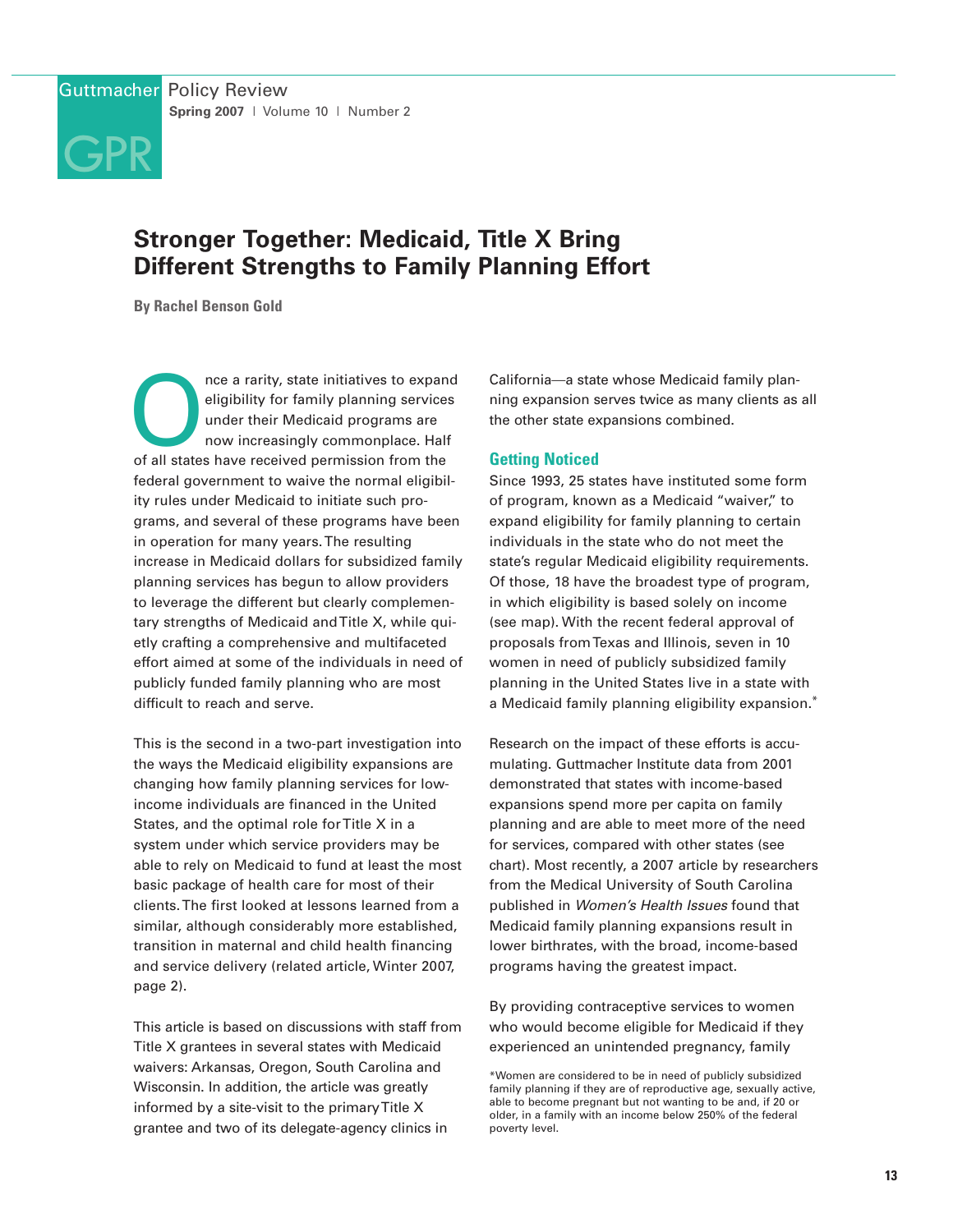# **FAMILY PLANNING EXPANSIONS**

**As of April 2007, the federal government has approved Medicaid family planning expansion programs in 25 states—most often open to women based solely on their income.**



Note: Income-based waiver refers to states with expansions for women (and sometimes men) with family incomes up to a specified level, most often at or near 200% of the federal poverty level. Limited waiver refers to states with expansions only for women who have left Medicaid either following a Medicaid-funded delivery or (in Delaware) for any reason.

planning waiver programs generate substantial cost savings. A 2003 federally funded evaluation of programs in six states found that all yielded significant savings to both the federal government and the states. Although savings can be generated by several different approaches to expanding Medicaid eligibility, Guttmacher Institute researchers have determined that the most cost-effective approach is to establish parity between the income ceiling a state uses to determine eligibility for Medicaid-funded pregnancyrelated care and the state's income ceiling for family planning. In 2006, they concluded that this approach, if instituted nationwide, would save \$1.5 billion in federal and state dollars annually by the third year, while reducing unintended pregnancy and abortion rates in the United States by 15% (related article, Summer 2006, page 2).

#### **Leveraging Differences**

Gradually, the macro-level benefits of the Medicaid family planning eligibility expansions are being recognized and acknowledged. Less

visible, however, are important changes occurring to programs on the ground. In state after state, the influx of Medicaid dollars into cashstrapped family planning programs has enabled Title X grantees and the service providers they fund to begin to develop multifaceted efforts leveraging the very different strengths of Medicaid and Title X.

Essentially, Medicaid is an insurance mechanism that reimburses health care providers for a discrete set of services that are provided to individuals who meet the program's eligibility requirements. Even at its most expansive, however, the program is likely to pay for only the core services that are needed to promote effective contraceptive use, and only for those individuals determined to be eligible. At the same time, the program is noteworthy as a financing mechanism for family planning in that funding is open-ended, allowing it to grow as need expands. Currently, Medicaid supplies just over six in 10 public dollars for family planning services in the United States.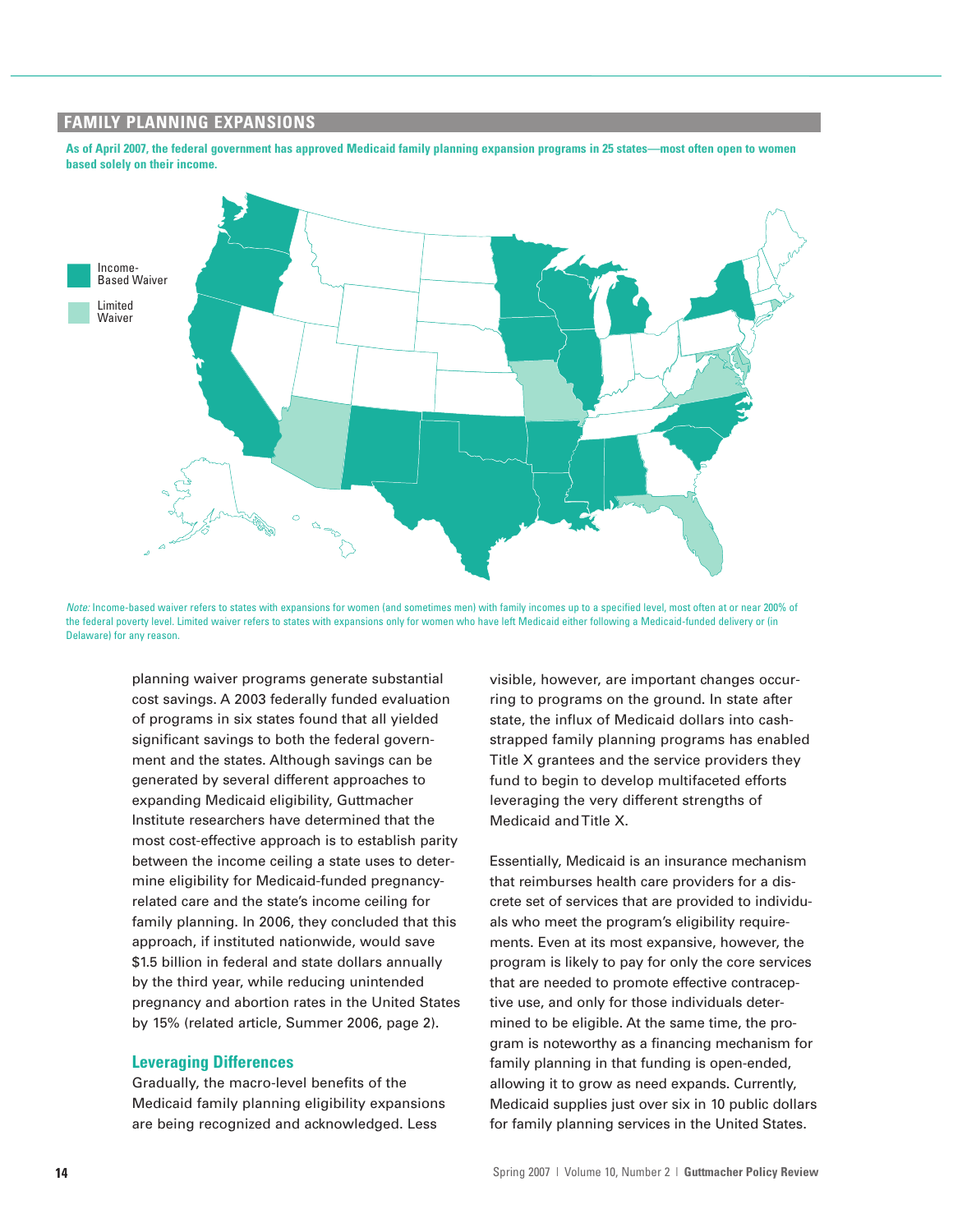In sharp contrast to Medicaid, funding for Title X is dependent less on need than on political will something that has been sorely lacking in recent years. Funding for Title X is 61% lower today than it was in 1980, when inflation is taken into account. As a result, Title X supplies far fewer public family planning dollars than does Medicaid, but the program—and other similar funding sources for family planning, including the maternal and child health and social services block grants as well as dedicated state revenues—brings other critical strengths to the table. Title X funds can serve individuals not eligible for Medicaid, and—because Title X is a grant program under which funds are distributed to grantees who design and operate their own programs—funding can be targeted to local needs and challenges. Unlike Medicaid, for example, Title X can subsidize the intensive outreach necessary to encourage some individuals to seek services. Furthermore, by paying for everything from staff salaries to utility bills to medical supplies, Title X funds provide the essential infrastructure support that enables clinics to go on and claim Medicaid reimbursement for the clients they serve.

In some states with family planning waivers, the emerging synergy between these two very different programs is beginning to yield something approaching a comprehensive effort to reach and serve some of the hardest to reach and serve populations in need. Medicaid is at the core of this effort, providing a basic set of clinical services for those who are eligible. But Title X wraps around that core to provide the infrastructure, staff and full package of services for enrollees. It funds the outreach activities necessary to meet the unmet need. Finally, and of critical importance, Title X remains the provider of last resort for those ineligible for Medicaid despite the eligibility expansions.

#### Infrastructure

In many cases, the Medicaid expansions have enabled Title X grantees to target long-simmering infrastructure issues. "Before the waiver, we had a second-tier infrastructure, with a physical plant that limited our client capacity," according to Jim Stewart, president and CEO of Planned

# **EFFECTIVE EXPANSIONS**

**States with income-based Medicaid family planning expansions outshine states without expansions in their funding of contraceptive services and the proportion of women in need of subsidized care served at publicly funded clinics.**



Parenthood of Wisconsin, the Title X grantee in the state. With approval from the Office of Population Affairs, the federal agency that administers Title X, the grantee was able to relocate and expand the program's largest clinic, which is located in a large and growing Hispanic community. The new site was configured to serve many more clients and to have extended operating hours. As a result, a clinic that had been open for a regular 40-hour week is now available to serve clients for 12 hours a day on weekdays and nine hours on Saturday a critical change in a low-income community where residents often have little flexibility to leave work to obtain medical care.

Nontraditional hours are essential to reach the "invisible" people, such as women who are homeless or those who work as domestics or in sweatshops, notes Deb Farmer, CEO of the Westside Family Clinic, a small Title X–supported clinic in Los Angeles. "Where do you go for health care," she asks, "if you're only off from work on Sunday afternoons?" Another Title X– supported clinic in the California system, the Eisner Pediatric and Family Medical Center, not only provides extended hours on a regular basis, but stays open on all holidays, except Christmas.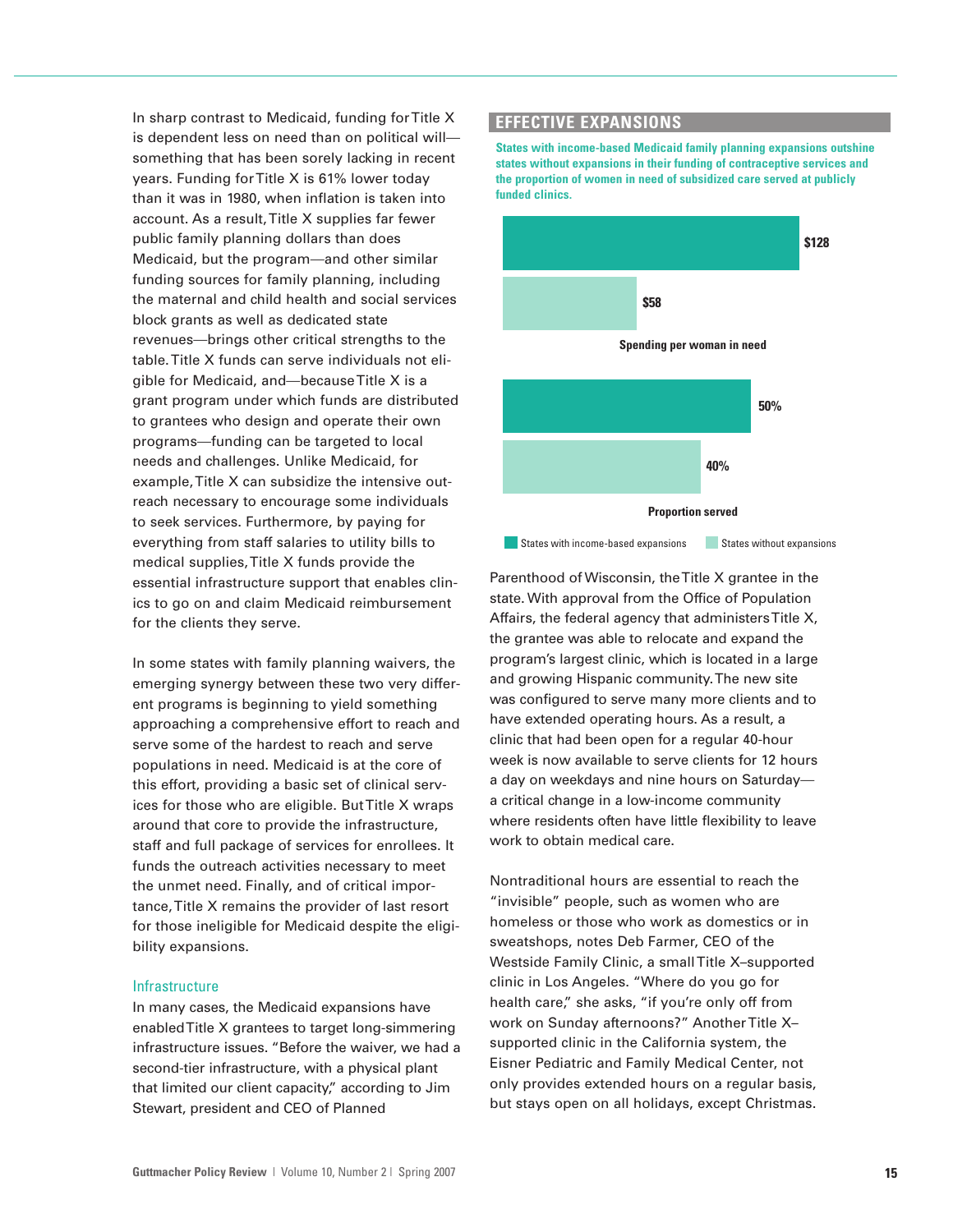But infrastructure needs extend beyond physical space to the supplies clinics need to operate. Bradley Planey, state family planning administrator in Arkansas, uses Title X funds to centralize the purchasing of supplies for local health department clinics. As a result, everything from paper gowns to contraceptives is purchased in bulk at the state level and distributed to local clinics as needed. Although this requires a significant initial outlay, which up-front money under the state's Title X grant makes possible, the final cost is less than if the purchasing were done locally.

#### **Staffing**

Staff training is an ongoing issue because the low salaries in public clinics lead to high turnover rates, especially among nurses and nurse practitioners. Janet Sheridan, who administers the Title X grant to the state of South Carolina, notes that prior to a recent infusion of state dollars, "a nurse could work only two 12-hour shifts a week at a hospital and make what would be a full-time salary at a health department clinic."

Feeling the same ongoing need, several programs in waiver states are devoting significant Title X dollars to training. The California Family Health Council (CFHC), which is the primary Title X grantee in California, has placed a special emphasis on supporting a comprehensive training effort to help meet the diversity of local programs' staffing needs and ensure that the quality standards of the Title X program are maintained. According to Maryjane Puffer, director of clinical and community health programs, clinical conferences train 400 clinicians (mostly nurse practitioners) a year. While providing the necessary continuing medical education to existing staff, the conferences offer new staff training specifically targeted to offering family planning to clients in public health programs, an emphasis not found elsewhere. Through a separate internship program, CFHC places masters-level students in Title X clinics, as a way of training the next generation of clinic administrators, managers and evaluators.

Finally, a third CFHC program trains community health workers, the front-line staff clinics rely on to make appointments, conduct patient intake,

provide basic education and counseling, and serve as patient advocates who can shepherd clients through the visit. In a state grappling with a multiplicity of language issues, community health workers play a particularly critical role. According to Farmer at the Westside clinic, where 35 of the clinic's 45 staff members are bilingual community health workers, clients do not want to go through a translator; they want to hear information directly. Having trained community health workers, according to Farmer, is critical to the clinic's ability to obtain meaningful informed consent, especially in a population leery that interaction with the health care system may result in questions about their immigration status.

## Gaps in Covered Services

In general, Medicaid will provide the basic package of services routinely provided in the course of a family planning visit. Although the details differ from state to state, this usually includes client counseling and education, contraceptive drugs and devices, and related diagnostic tests, such as testing for cervical cancer, pregnancy and STIs.

But for some Medicaid enrollees, that package is not sufficient to meet the nationwide Title X standards for the delivery of high-quality family planning services to individuals in need of publicly subsidized care. Title X funds are critical to bridging the gap between that basic package and the Title X quality-of-care standards. For example, some clinics in Oregon use Title X funds to cover STI treatment for family planning clients, a service not covered under the Medicaid waiver in that state, as well as in others. Title X funds are also used in Oregon to cover repeat Pap tests needed by clients served under the waiver program.

Similarly, the Medicaid waiver in Wisconsin does not cover HIV testing. The Title X guidelines, however, require HIV testing for any high-risk client served at a Title X–funded clinic. As a result, Title X is often called upon to shoulder the cost of HIV testing for enrollees in the Medicaid waiver program.

#### **Counseling**

As is the case with clinical care, Medicaid waiver programs will pay only for the routine counsel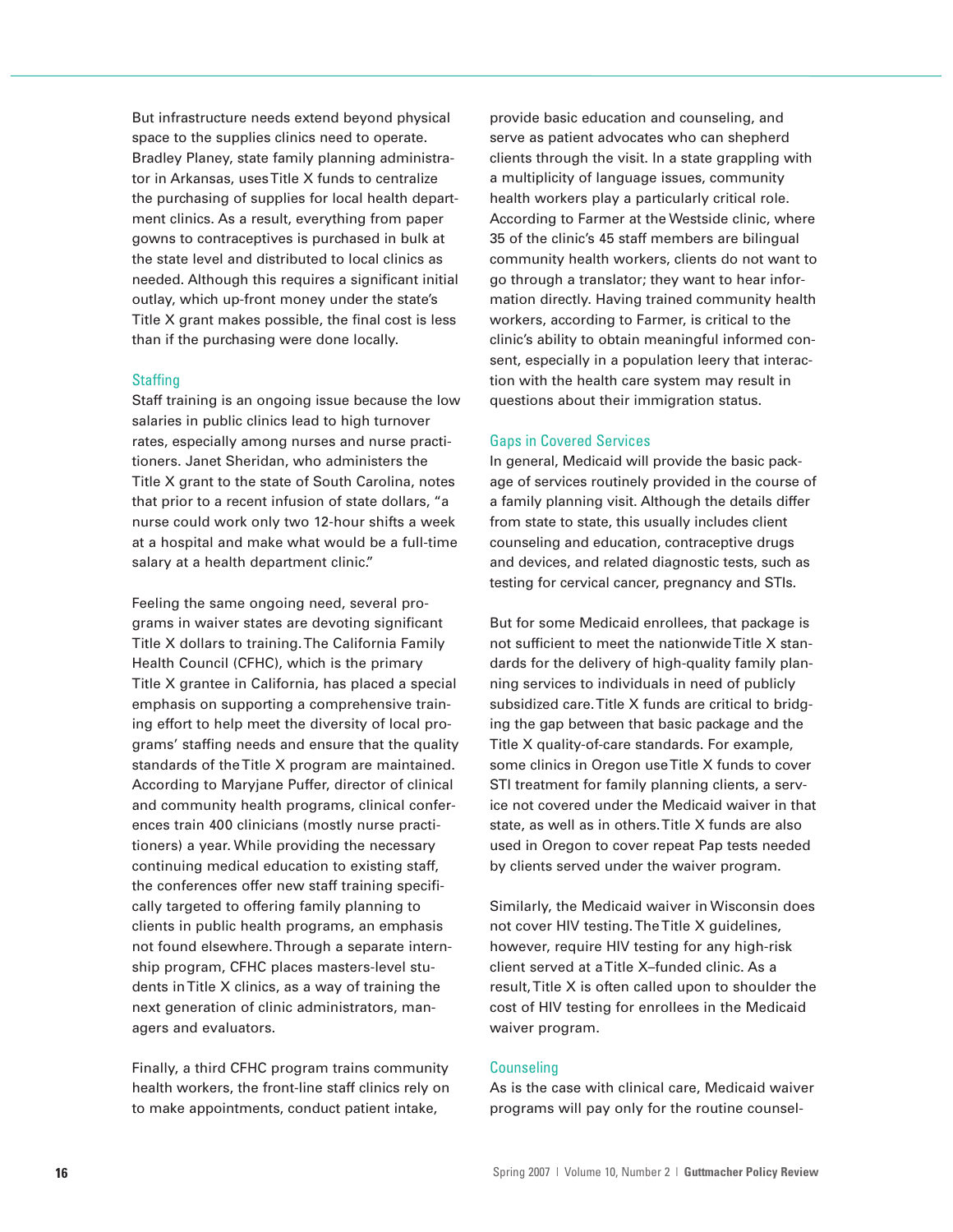ing that is provided as part of a standard family planning visit. For example, in California, according to Carmen Ibarra, director of clinic operations at the Venice Family Clinic, a Title X–funded site in the Los Angeles area, a client receives an average of about 10 minutes of counseling in the course of a routine, initial family planning visit. A homeless client or a teenager can easily take twice as long. Homeless clients, Ibarra adds, often need to talk about the many intersecting issues in their lives, and are likely to have more mental health concerns. For teens, the issue is one of maturity level, and a frequent need to counterbalance the bad information from peers. Family PACT, the state's Medicaid waiver program, however, covers only the counseling routinely provided to clients.

The Venice clinic uses Title X–funded case managers to fill in at least part of the gap. The case manager reviews the information provided by the clinician and makes sure all the client's questions have been fully answered, sometimes calling the physician back to spend more time with the client, if necessary. Case managers encourage clients to call with follow-up questions or issues that arise after the visit; in addition, they schedule appointments and follow up on missed appointments.

Teenagers calling the Venice clinic are given the opportunity to attend a special teen clinic, one of several across the state supported in part with Title X funds. At these sites, peer educators try to provide the patient advocacy on the front end that the case managers offer on the back end, according to Ibarra. They start conversations in the waiting room in hopes of both providing basic patient education and putting clients at ease. Peer counselors stay with a client throughout the visit if requested, often for a client's first Pap test or family planning visit. Although the visit itself may be reimbursed through Family PACT, the peer educator is funded with Title X dollars—and often has been through the Title X–funded community health worker training program.

### Outreach and Education

Although they may phrase it differently, Title X grantees in states with Medicaid family planning waivers all say that meeting the unmet need for publicly subsidized family planning is first and foremost an outreach challenge. Although Medicaid will pay for basic outreach efforts as part of overall administrative expenses, the intensive outreach required to reach special populations often falls to Title X. South Carolina, for example, is launching its first-ever large-scale outreach effort this year, funded in part by Title X. The effort will involve posters, brochures, TV and radio spots, and a toll-free hotline.

Outreach activities are stressed by other grantees as well. Ibarra of California's Venice clinic says her agency sends street outreach teams into the community with backpacks of condoms and basic educational materials, while other teams make regular visits to homeless shelters. Often, it will take multiple visits to a shelter or street-corner conversations until someone feels safe enough to come to a clinic. According to Ibarra, Title X will fund and train the outreach workers, purchase the condoms and often even develop the educational materials they distribute. Only when a client actually comes to the clinic is reimbursement available (through Medicaid or any other source), and then only if the client qualifies. According to Annette Amey, director of program evaluation for CFHC, "it's all about getting people to the inside of the clinic door, and for that Title X dollars are indispensable."

Planned Parenthood of Wisconsin conducts an outreach program aimed at helping Latina parents communicate with teens about sexual and reproductive health issues. According to Maria Barker, multicultural programs manager at Planned Parenthood, "It's about building a relationship with the community, showing them we are a community-based organization that they can feel comfortable coming to. I don't expect the clients to come to me; I need go to them." As part of Barker's effort, the staff conduct home health parties to talk about parent-child communication, STIs, contraceptive methods and available services. Barker has found that people are more willing to talk sitting around the kitchen table than in a more formal setting. "It's a good way to get them comfortable with coming into the clinic for services."